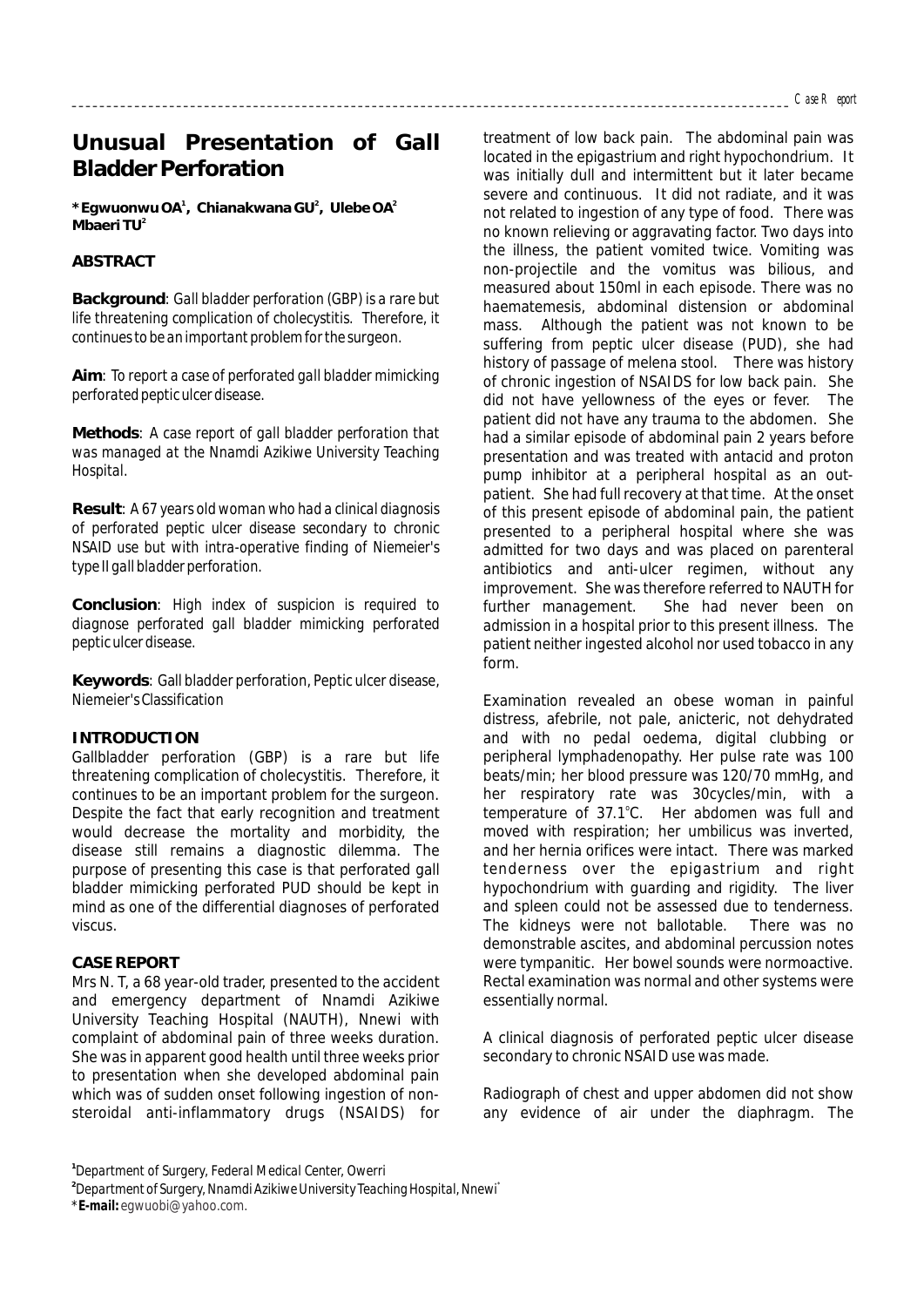abdominal ultrasound scan report noted that gall bladder was not visualized post prandial, and that there was a right sub-phrenic collection containing internal debris and strands, plus presence of free pelvic fluid. Other viscera were sonographically normal. Because of these findings, the impression of sub-phrenic abscess was made. CT-scan was advised but could not be done because of financial constraint.

The patient's haemoglobin concentration was 11.3g/dl, WBC= 10,000 cells/microliter; with a differential neutrophil count of 65.0%. Urinalysis result was normal.

Nasogastric tube was passed for drainage and urethral catheter was inserted for urine monitoring. The patient was worked up for emergency exploratory laparotomy and the intra-operative findings were as follows:

- (1) Approximately three (3) litres of bilious fluid, mostly in the sub-phrenic space.
- (2) Multiple biliary stones. Some were found inside the gall bladder and some were scattered in the bilious fluid, each < 0.5 cm in diameter. The total number of stones recovered from the sub-phrenic fossa and gall bladder was 39.
- (3) Perforated gall bladder. The perforation was at the fundus, and the wall of the gall bladder was fibrotic.
- (4) Thick, fibrous adhesions binding the omentum, the gall bladder, the left lobe of the liver, the stomach and the duodenum.

Tube cholecystostomy was done using Foley's catheter size 20-G. The right sub-hepatic fossa was drained with Foley's catheter size 22G. Immediate postop status was satisfactory. The intra-operative diagnosis was perforated gallbladder (Niemeier's Type II) secondary to calculous cholecystitis.

The patient was placed on nil per os, intravenous fluids (Two litres of 5% dextrose water alternated with 1 litre of Normal saline in between), given in the first 48 hours. On the third day post-op, with adequate urine output, one litre of full strength Darrows solution replaced one litre of 5% Dextrose in water. She was also placed on intravenous pentazocine, 30mg 8 hourly for the first 72 hours. This was replaced with intramuscular diclofenac sodium injection 100mg daily for 48 hours. She was also placed on subcutaneous low molecular weight heparin (40mg of Clexane) once a day.

With the passage of flatus, graded oral sips were commenced on  $5<sup>th</sup>$  post- operative day after removal of the nasogastric tube. The patient was allowed low residue diet and was later stepped up to regular diet. Skin sutures were removed on the  $9<sup>th</sup>$  post-operative day. Wound drain was removed on the  $13<sup>th</sup>$  post-op day. The cholecystostomy tube was removed on the  $17<sup>th</sup>$ post-op day. The resultant cholecystocutaneous fistula closed on the  $28<sup>th</sup>$  day post-op, following which the patient was discharged home and was booked for Interval cholecystectomy which was to be done in the next six (6) weeks. She was seen two (2) weeks after discharge and was still in good health. A repeat of abdominal ultrasound scan done 4 weeks after discharge showed a fibrotic, chronically inflamed gall bladder containing multiple stones. The patient thereafter, defaulted from clinic appointments and lost to follow up as her caregivers were not interested in further surgical procedures despite repeated counseling.

### **DISCUSSION**

Niemeier<sup>4</sup> in 1934, classified GBP into 3 types: free gallbladder perforation and generalized biliary peritonitis as Acute or Type 1 GBP; pericholecystic abscess and localized peritonitis as Sub-acute or Type 2 GBP, and cholecystoenteric fistula as Chronic or Type 3 GBP. This classification is still in use. There are forms that are unclassified; they include intrahepatic rupture and cholecysto-choledochal fistula. Most cases can only be diagnosed during surgery<sup>1,2</sup>. Morbidity and mortality are significant, with mortality being up to 42.0%<sup>3</sup> in neglected cases. Morbidity and mortality are higher in the elderly, in immunodeficiency, in cases of malignancy and in acute perforation where the outcome is 10 times worse than in the sub-acute perforation.

Our case falls into Type II. But the incidence of chronic cholecystitis by clinical history in cases of sub-acute gall bladder perforation is about 35.0%<sup>5</sup>. It has been reported that type?GBP occurs more frequently<sup>1,6,7</sup>.

As in our case, GB fundus, the most distal part with regard to blood supply, is the most common site of perforation<sup>7</sup>.

Despite improvement in radiological diagnosis with the advent of ultrasonography (US), computed tomography, and biliary scintigraphy, it is still difficult to diagnose type II and type III perforation. Kim et al<sup>8</sup> and Derici et al<sup>9</sup> reported that the site of defect could not be visualized on US in any patients, just like in our case. On the other hand, CT-scan can show more accurate signs of free intra-peritoneal fluid, pericholecystic fluid, and abscess<sup>1,10</sup>. CT-scan can also show GB wall thickness and the defect on the wall due to perforation $10,11$ . CT- scan was not available in our centre at the time of this work. The nearest centre where it was available when the patient presented was about 200km away hence CTscan could not be done even though it was